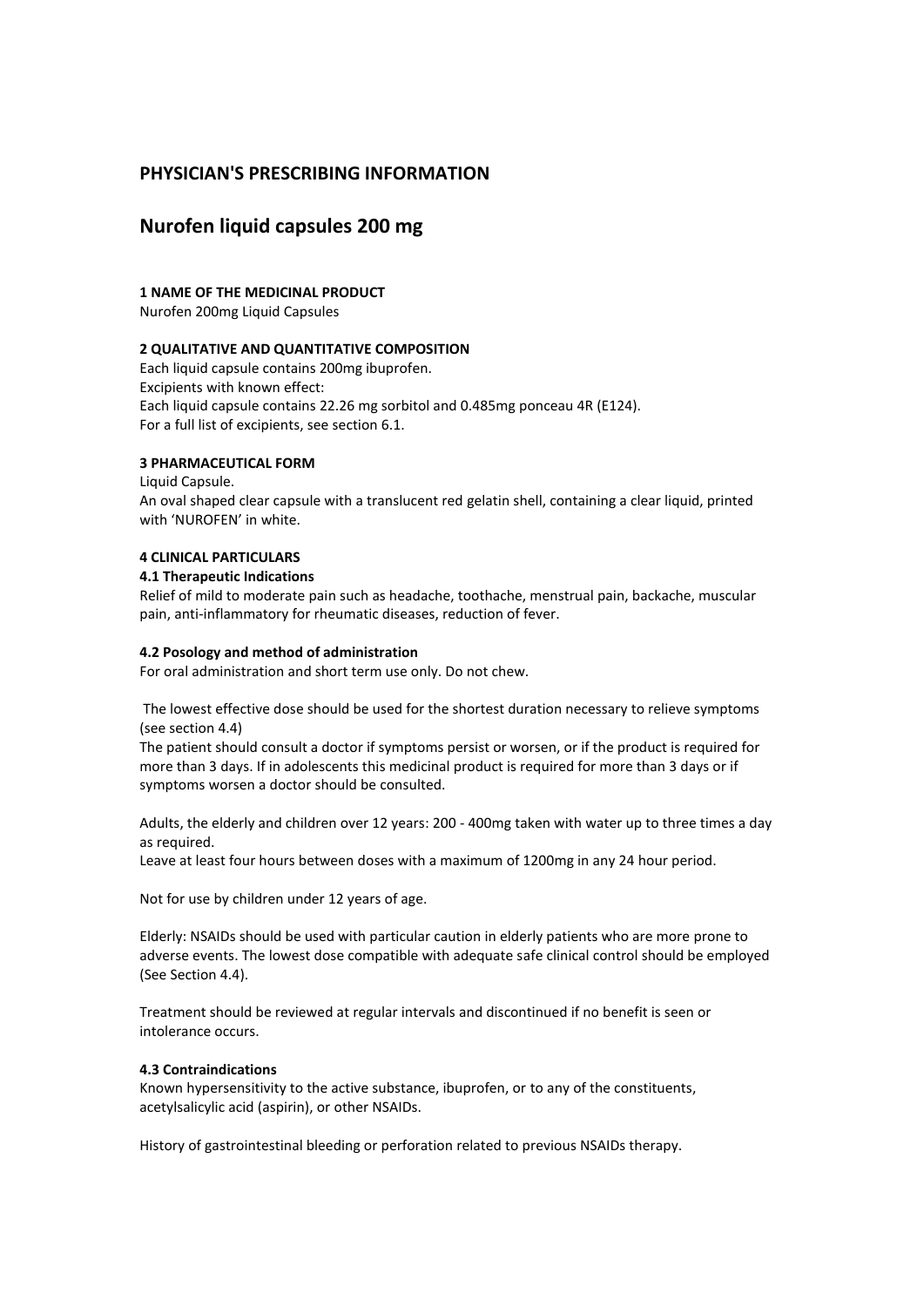Active, or history of recurrent peptic ulcer/haemorrhage (two or more distinct episodes of proven ulceration or bleeding or other gastrointestinal disorders).

Patients who have previously shown hypersensitivity reactions (e.g. bronchospasm, asthma, rhinitis, angioedema or urticaria) in response to Ibuprofen, acetylsalicylic acid (aspirin) or other antiinflammatory drugs (NSAIDs).

Use in children under 12 years of age.

Patients with severe hepatic failure, severe renal failure (see section 4.4).

Severe heart failure (NYHA Class IV).

During the third trimester of pregnancy (see section 4.6).

### **4.4 Special warnings and precautions for use**

Masking of symptoms of underlying infections :

Nurofen liquid capsules 200mg can mask symptoms of infection, which may lead to delayed initiation of appropriate treatment and thereby worsening the outcome of the infection. This has been observed in bacterial community acquired pneumonia and bacterial complications to varicella. When Nurofen liquid capsules 200mg is administered for fever or pain relief in relation to infection, monitoring of infection is advised. In non-hospital settings, the patient should consult a doctor if symptoms persist or worsen

Undesirable effects may be minimised by using the lowest effective dose for the shortest duration necessary to relieve symptoms. If symptoms persist for more than 3 days, patients should be advised to consult their doctor.

Elderly: The elderly have an increased frequency of adverse reactions to NSAIDs especially gastrointestinal bleeding and perforation which may be fatal (see section 4.2).

Prolonged use of NSAIDs in the elderly is not recommended. Where prolonged therapy is required, patients should be reviewed regularly.

**Other NSAIDs:** The use of this product with concomitant NSAIDs including cyclooxygenase-2 selective inhibitors should be avoided (see section 4.5).

**Respiratory:** Bronchospasm may be precipitated in patients suffering from, or with a previous history of, bronchial asthma or allergic disease.

**Renal:** Caution is required in patients with renal impairment since renal function may deteriorate (see section 4.3 and 4.8).

The dose should be as low as possible and renal function should be monitored.

**Hepatic:** Hepatic impairment (see section 4.8).

**Gastrointestinal effects:** NSAIDs should be given with care to patients with a history of gastrointestinal disease (ulcerative colitis, Crohn's Disease) as their condition may be exacerbated (see section 4.8 – undesirable effects).

Gastrointestinal bleeding, ulceration or perforation, which can be fatal, has been reported with all NSAIDs at any time during treatment, with or without any warning symptoms or a previous history of serious GI events.

When GI bleeding or ulceration occurs in patients receiving Nurofen Liquid Capsules, the treatment should be withdrawn.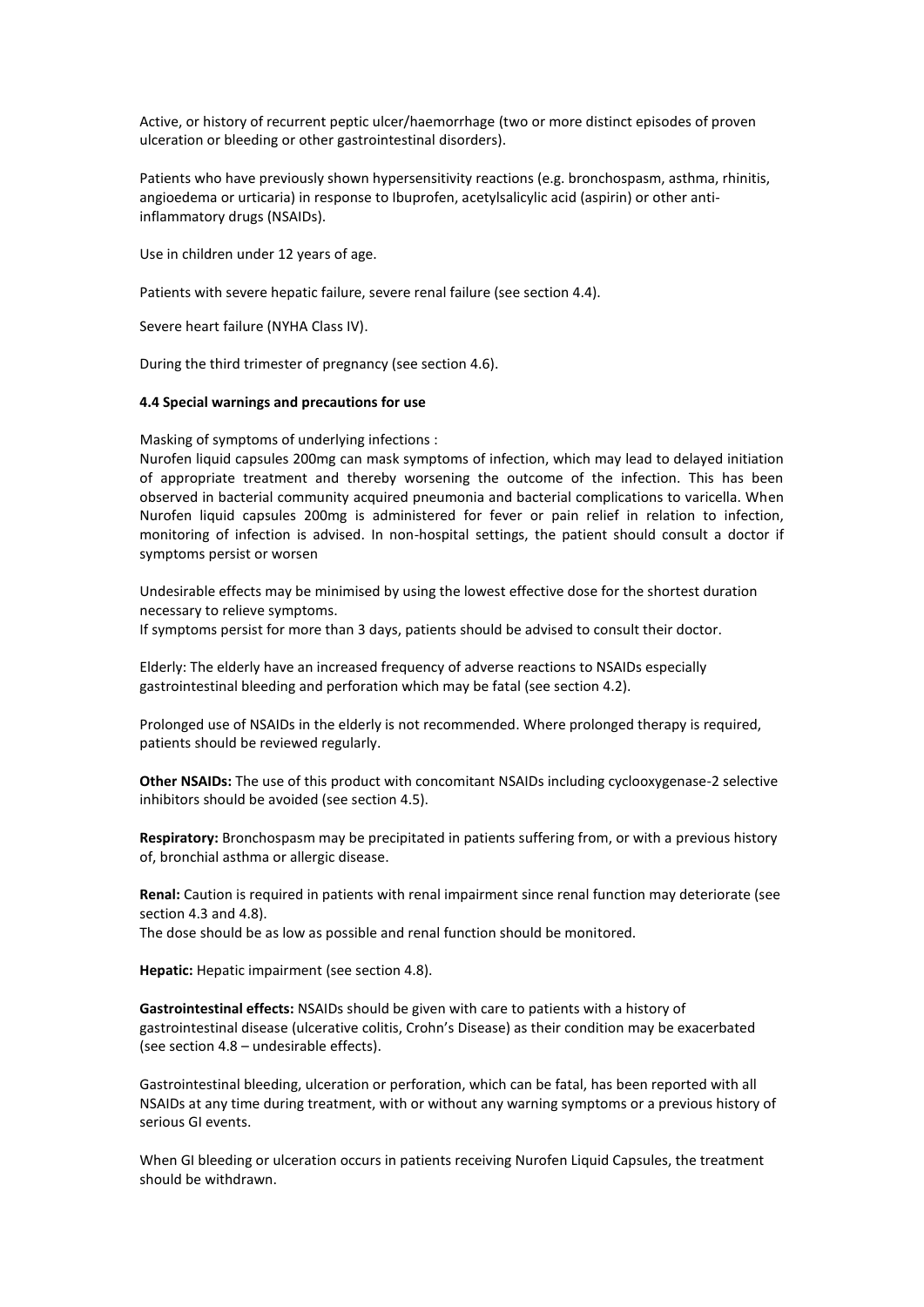The risk of GI bleeding, ulceration or perforation is higher with increasing NSAID doses, in patients with a history of ulcers, particularly if complicated with haemorrhage or perforation (see section 4.3), and in the elderly. These patients should commence treatment on the lowest dose available. Combination therapy with protective agents (e.g. misoprostol or proton pump inhibitors) should be considered for these patients, and also for patients requiring concomitant low dose aspirin, or other drugs likely to increase gastrointestinal risk (see below and 4.5).

Patients with a history of GI toxicity, particularly when elderly, should report any unusual abdominal symptoms (especially GI bleeding) particularly in the initial stages of treatment.

Caution should be advised in patients receiving concomitant medications which could increase the risk of ulceration or bleeding, such as oral corticosteroids, anticoagulants such as warfarin, selective serotonin reuptake inhibitors or antiplatelet agents such as aspirin (see section 4.5).

**Cardiovascular and cerebrovascular effects:** Caution is required prior to starting treatment in patients with a history of hypertension and/or heart failure as fluid retention, hypertension and oedema have been reported in association with NSAID therapy. Clinical studies suggest that use of ibuprofen, particularly at high doses (2400mg daily) may be associated with a small increased risk of arterial thrombotic events (for example myocardial infarction or stroke). Overall, epidemiological studies do not suggest that low dose ibuprofen (e.g. ≤ 1200mg/day) is associated with an increased risk of arterial thrombotic events.

Patients with uncontrolled hypertension, congestive heart failure (NYHA II-III), established ischaemic heart disease, peripheral arterial disease, and/or cerebrovascular disease should only be treated with ibuprofen after careful consideration and high doses (2400 mg/day) should be avoided. Careful consideration should also be exercised before initiating longer-term treatment of patients with risk factors for cardiovascular events (e.g. hypertension, hyperlipidaemia, diabetes mellitus, smoking), particularly if high doses of ibuprofen (2400mg/day) are required.

**Blood effects:** As NSAIDs can interfere with platelet function, they should be used with caution in patients with idiopathic thrombocytopenic purpura (ITP), intracranial haemorrhage and bleeding diathesis.

**Severe Skin Reactions:** Serious skin reactions, some of them fatal, including exfoliative dermatitis, Stevens-Johnson syndrome, and toxic epidermal necrolysis, have been reported rarely in association with the use of NSAIDs (see section 4.8). Patients appear to be at highest risk of these reactions early in the course of therapy, the onset of the reaction occurring in the majority of cases within the first month of treatment. Acute generalised exanthematous pustulosis (AGEP) has been reported in relation to ibuprofen-containing products. Ibuprofen should be discontinued at the first appearance of signs and symptoms of severe skin reactions, such as skin rash, mucosal lesions, or any other sign of hypersensitivity.

Exceptionally, varicella can be at the origin of serious cutaneous and soft tissue infectious complications. It is advisable to avoid use of ibuprofen in cases of varicella.

**SLE and mixed connective tissue disease:** Caution is advised in patients with systemic lupus erythematosus as well as those with mixed connective tissue disease due to increased risk of aseptic meningitis (see section 4.8).

**Impaired female fertility:** There is some evidence that drugs which inhibit cyclo-oxygenase/ prostaglandin synthesis may cause impairment of female fertility by an effect on ovulation. This is reversible on withdrawal of treatment.

Prolonged use of any type of painkiller for headaches can make them worse. If this situation is experienced or suspected, medical advice should be obtained and treatment should be discontinued.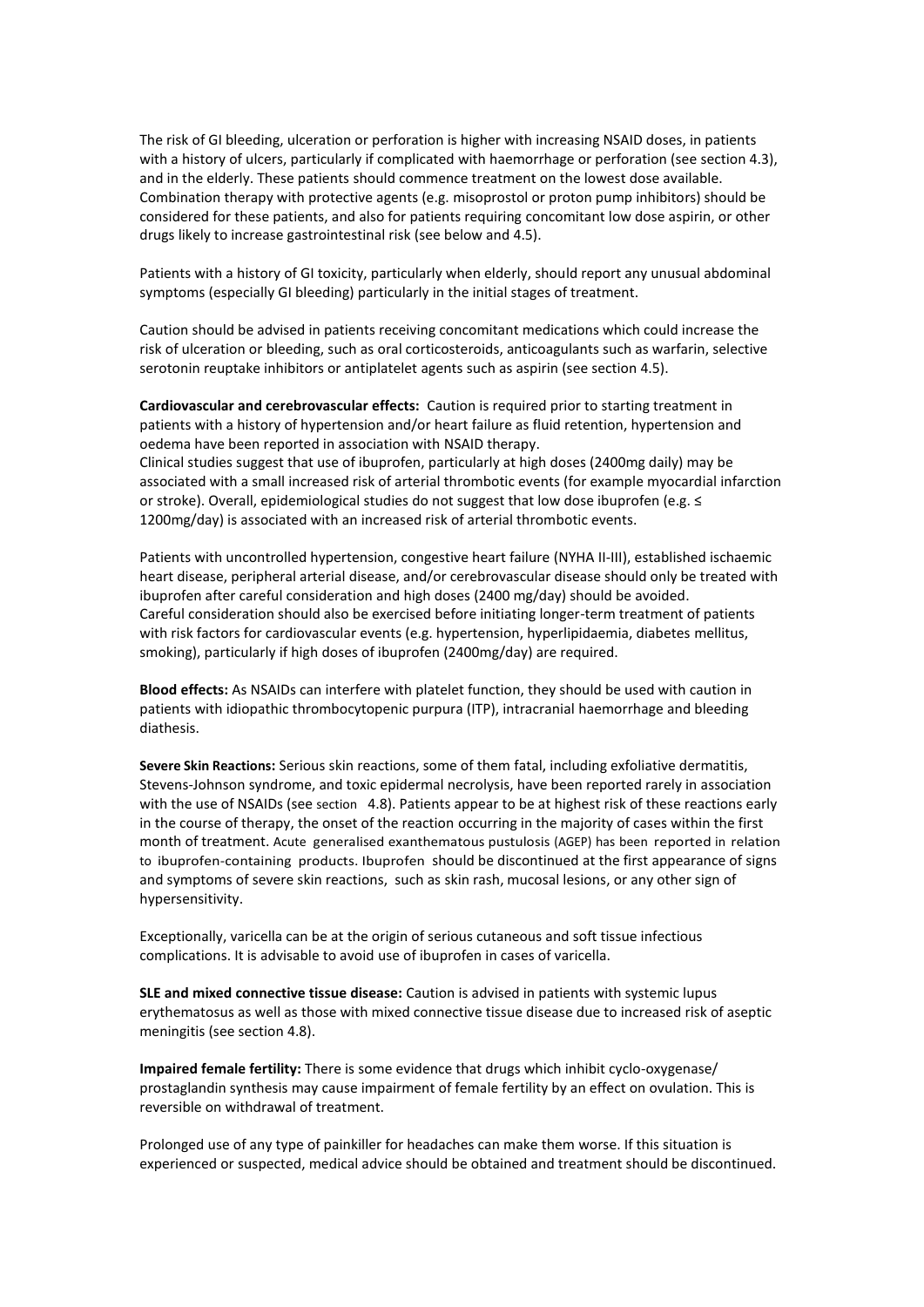The diagnosis of 'Medication Overuse Headache should be suspected in patients who have frequent or daily headaches despite (or because of) the regular use of headache medications.

#### **Product specific special warnings:**

This medicine contains Ponceau 4R, which may cause allergic reactions.

As each Nurofen 200mg Liquid Capsule contains 22.26mg of sorbitol patients with rare hereditary problems of fructose intolerance should not take this medicine.

There is a risk of renal impairment in dehydrated children and adolescents.

## **4.5 Interaction with other medicinal products and other forms of interaction Ibuprofen should be avoided in combination with: Acetylsalicylic acid:**

Concomitant administration of ibuprofen and acetylsalicylic acid is not generally recommended because of the potential increased adverse effects.

Experimental data suggest that ibuprofen may competitively inhibit the effect of low dose acetylsalicylic acid on platelets aggregation when they are dosed concomitantly. Although there are uncertainties regarding extrapolation of these data to the clinical situation, the possibility that regular, long-term use of ibuprofen may reduce the cardioprotective effect of low-dose acetylsalicylic acid cannot be excluded. No clinically relevant effect is considered to be likely for occasional use (see section 5.1)

**Other NSAIDs including cyclooxygenase-2 selective inhibitors:** avoid concomitant use of two or more NSAIDs as this may increase the risk of adverse effects (see section 4.4).

#### **Ibuprofen (like other NSAIDs) should be used with caution in combination with:**

**Anti-coagulants**: NSAIDs may enhance the effects of anticoagulants, such as warfarin (see section 4.4). It is considered unsafe to take NSAIDs in combination with warfarin or heparin unless under direct medical supervision.

**Anti-hypertensives (ACE inhibitors and Angiotensin II Antagonists) and diuretics:** NSAIDs may reduce the effect of diuretics and other antihypertensive drugs. In some patients with compromised renal function (e.g. dehydrated patients or elderly patients with compromised renal function) the coadministration of an ace inhibitor or Angiotensin II antagonist and agents that inhibit cyclo-oxygenase may result in further deterioration of renal function, including possible acute renal failure, which is usually reversible. These interactions should be considered in patients taking ibuprofen concomitantly with ACE inhibitors or angiotensin II antagonists. Therefore, the combination should be administered with caution, especially in the elderly. Patients should be adequately hydrated and consideration should be given to monitoring of renal function after initiation of concomitant therapy and periodically thereafter. Diuretics can increase the risk of nephrotoxicity of NSAIDs.

**Corticosteroids:** increased risk of gastrointestinal ulceration or bleeding (see section 4.4).

**Anti-platelet agents and selective serotonin reuptake inhibitors (SSRIs):** increased risk of gastrointestinal bleeding (see section 4.4).

**Cardiac glycosides:** NSAIDs may exacerbate cardiac failure, reduce GFR and increase plasma cardiac glycoside levels.

**Aminoglycosides:** reduction in renal function in susceptible individuals, decreased elimination of aminoglycoside and increased plasma concentrations.

**Lithium:** decreased elimination of lithium. **Methotrexate:** decreased elimination of methotrexate.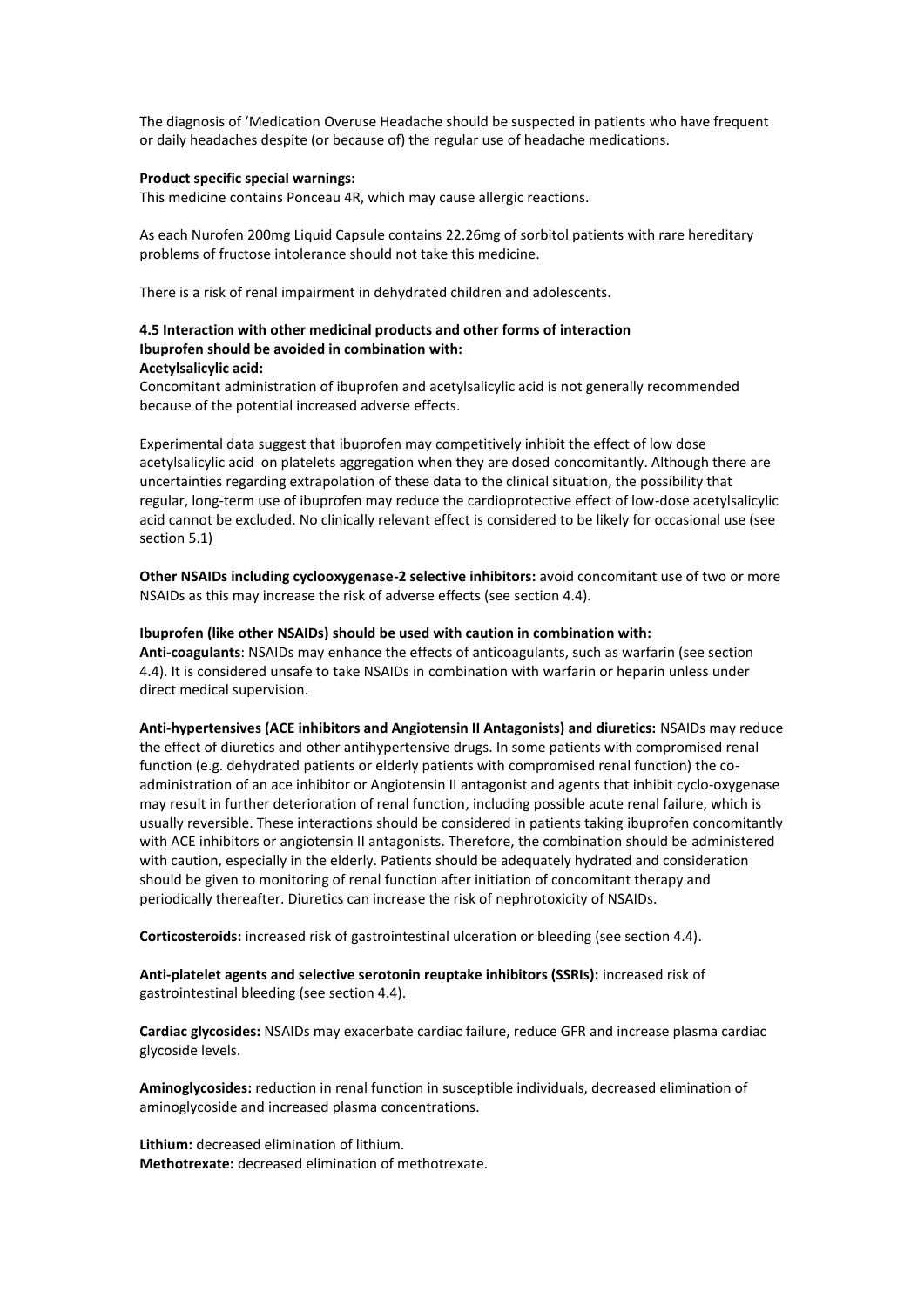**Cyclosporin:** increased risk of nephrotoxicity with NSAIDs.

**Mifepristone:** NSAIDs should not be used for 8-12 days after mifepristone administration as NSAIDs can reduce the effect of mifepristone.

**Tacrolimus:** Possible increased risk of nephrotoxicity when NSAIDs are given with tacrolimus.

**Probenecid:** reduction in metabolism and elimination of NSAID and metabolites.

**Oral hypoglycaemic agents:** inhibition of metabolism of sulfonylurea drugs, prolonged half-life and increased risk of hypoglycaemia.

**Zidovudine:** Increased risk of haematological toxicity when NSAIDs are given with Zidovudine. There is evidence of an increased risk of haemarthroses and haematoma in HIV (+) haemophiliacs receiving concurrent treatment with zidovudine and ibuprofen.

**Quinolone antibiotics:** Animal data indicate that NSAIDs can increase the risk of convulsions associated with quinolone antibiotics. Patients taking NSAIDs and quinolones may have an increased risk of developing convulsions.

## **4.6 Fertility, pregnancy and lactation**

#### **Pregnancy:**

Inhibition of prostaglandin synthesis may adversely affect the pregnancy and/or the embryo/foetal development. Data from epidemiological studies suggest an increased risk of miscarriage and of cardiac malformation and gastroschisis after use of a prostaglandin synthesis inhibitor in early pregnancy. The absolute risk for cardiovascular malformation was increased from less than 1%, up to approximately 1.5%. The risk is believed to increase with dose and duration of therapy.

In animals, administration of a prostaglandin synthesis inhibitor has been shown to result in increased pre- and postimplantation loss and embryo-foetal lethality. In addition, increased incidences of various malformations, including cardiovascular, have been reported in animals given a prostaglandin synthesis inhibitor during the organogenetic period.

During the first and second trimester of pregnancy, ibuprofen should not be given unless clearly necessary. If ibuprofen is used by a woman attempting to conceive, or during the first and second trimester of pregnancy, the dose should be kept as low and duration of treatment as short as possible.

Rarely, taking NSAIDs after the 20th week of pregnancy may cause impaired renal function of the fetus, which may cause low levels of amniotic fluid (oligohydramnios).

The effects were observed after days to weeks of treatment. However, in rare cases, low levels of amniotic fluid were observed already after 48 hours of taking NSAIDs. In most cases, oligohydramnios passed with the treatment discontinuation.

Using NSAIDs after the 20th week of pregnancy should be limited. If it was decided that the benefit outweighs the risk for the fetus and the treatment with the medicine is essential after the 20th week of pregnancy, the lowest effective dose should be used for the shortest possible period.

Referring the patient to ultrasound scan should be considered, in order to estimate the amount of amniotic fluid when the treatment with therapeutic dosage of these medicines exceeding 5 days and stopping the treatment if low levels of amniotic fluid is detected.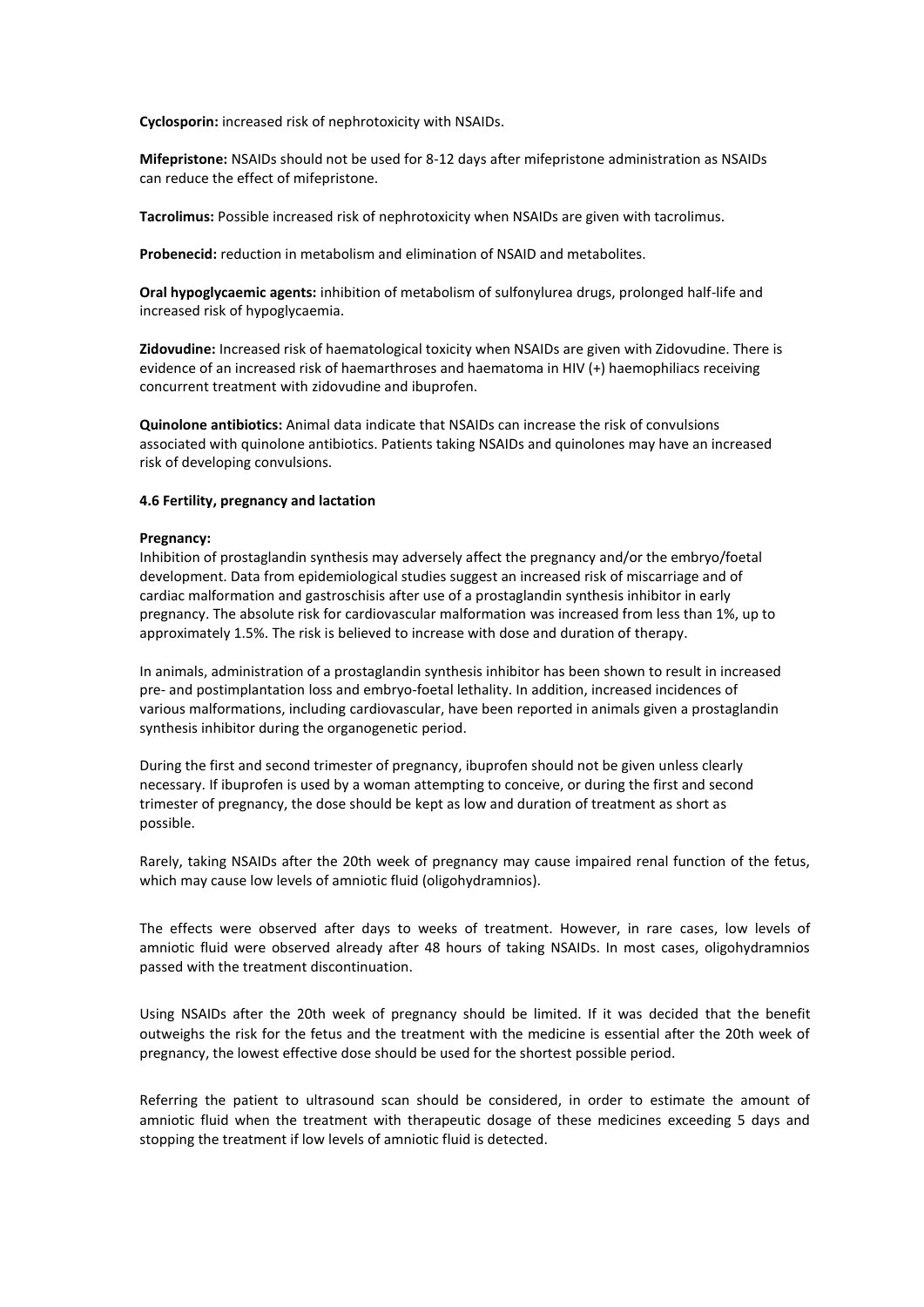During the third trimester of pregnancy, all prostaglandin synthesis inhibitors may expose the foetus to:

- cardiopulmonary toxicity (with premature closure of ductus arteriosus and pulmonary hypertension);

- renal dysfunction, which may progress to renal failure with oligo- hydroamniosis:

The mother and the neonate, at the end of pregnancy to:

- possible prolongation of bleeding time, an anti-aggregating effect which may occur even at very low doses;

- inhibition of uterine contractions resulting in delayed or prolonged labour.

Increased formation of oedema in the mother could occur.

Consequently, ibuprofen is contraindicated during the third trimester of pregnancy.

#### **Breast-feeding:**

Ibuprofen and its metabolites can pass in very small concentrations (0.0008% of the maternal dose) into the breast milk and is unlikely to affect the breast-fed infant adversely. No harmful effects to infants are known, so it is not necessary to interrupt breast-feeding for short-term treatment with the recommended dose for mild to moderate pain and fever.

#### **Fertility:**

See section 4.4 regarding female fertility**.**

#### **4.7 Effects on ability to drive and use machines**

None expected at recommended doses and duration of therapy.

#### **4.8 Undesirable effects**

The list of the following adverse effects relates to those experienced with ibuprofen at OTC doses (maximum 1200mg per day) in short-term use. In the treatment of chronic conditions, under longterm treatment, additional adverse effects may occur.

Adverse events which have been associated with Ibuprofen are given below, tabulated by system organ class and frequency.

Frequencies are defined as: very common (≥1/10), common (≥1/100 to <1/10), uncommon (≥1/1000 to <1/100), rare (≥1/10000 to <1/1000), very Rare (<1/10000) and not known (cannot be estimated from the available data). Within each frequency grouping, adverse events are presented in order of decreasing seriousness.

| System Organ Class                                        | Frequency | <b>Adverse Event</b>                                                                                                                                                                     |
|-----------------------------------------------------------|-----------|------------------------------------------------------------------------------------------------------------------------------------------------------------------------------------------|
| Blood and Lymphatic System<br><b>Disorders</b>            | Very rare | Haematopoietic disorders <sup>1</sup>                                                                                                                                                    |
| Immune System Disorders                                   | Uncommon  | Hypersensitivity reactions consisting of urticaria and pruritus'                                                                                                                         |
|                                                           | Very rare | Severe hypersensitivity reactions. Symptoms could be facial,<br>tongue and throat swelling, dyspnoea, tachycardia,<br>hypotension (anaphylaxis, angioedema or severe shock) <sup>2</sup> |
| Nervous System Disorders                                  | Uncommon  | Headache                                                                                                                                                                                 |
|                                                           | Very rare | Aseptic meningitis <sup>3</sup>                                                                                                                                                          |
| Cardiac Disorders                                         | Very rare | Cardiac failure and oedema <sup>4</sup>                                                                                                                                                  |
| Vascular Disorders                                        | Verv rare | Hypertension <sup>4</sup>                                                                                                                                                                |
| Respiratory, Thoracic and<br><b>Mediastinal Disorders</b> | Very rare | Respiratory tract reactivity comprising of asthma, aggravated<br>asthma, bronchospasm or dyspnoea'                                                                                       |
| <b>Gastrointestinal Disorders</b>                         | Uncommon  | Abdominal pain, nausea and dyspepsia                                                                                                                                                     |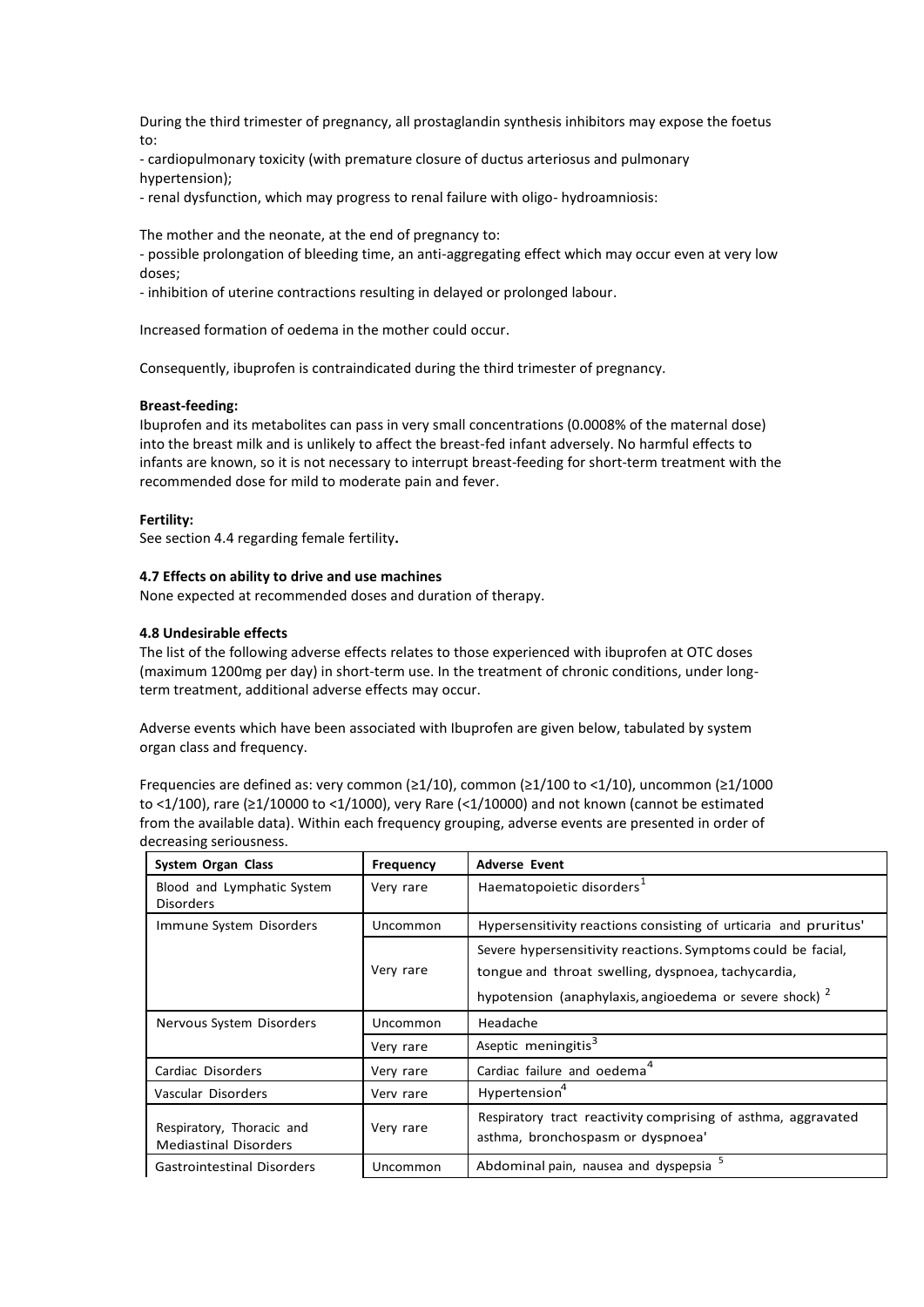|                                     | Rare      | Diarrhoea, flatulence, constipation and vomiting                                                                                                                                                                        |
|-------------------------------------|-----------|-------------------------------------------------------------------------------------------------------------------------------------------------------------------------------------------------------------------------|
|                                     | Very rare | Peptic ulcers, perforation or gastrointestinal haemorrhage,<br>melaena, haematemesis <sup>6</sup> Mouth ulceration and qastritis                                                                                        |
|                                     | Not known | Exacerbation of colitis and Crohn's disease <sup>7</sup>                                                                                                                                                                |
| <b>Hepatobiliary Disorders</b>      | Very rare | Liver disorders                                                                                                                                                                                                         |
| <b>Skin and Subcutaneous Tissue</b> | Uncommon  | Skin rash <sup>2</sup>                                                                                                                                                                                                  |
| <b>Disorders</b>                    | Very rare | Severe forms of skin reactions such as bullous reactions including<br>Stevens-Johnson Syndrome, erythema multiforme and toxic epidermal<br>necrolysis can occur'                                                        |
|                                     | Not known | Drug reaction with eosinophilia and systemic symptoms<br>(DRESS syndrome)<br>Acute generalised exanthematous pustulosis (AGEP)<br>Photosensitivity reactions                                                            |
| Renal and Urinary Disorders         | Very rare | Acute renal failure <sup>8</sup>                                                                                                                                                                                        |
| Investigations                      | Very rare | Decreased haemoglobin levels, urea renal clearance decreased                                                                                                                                                            |
| Infections and infestations         | Very rare | Exacerbation of infections related inflammation (e.g. development of<br>necrotizing fasciitis), in exceptional cases severe skin infections and<br>soft-tissue complications may occur<br>during a varicella infection. |

## **Description of Selected Adverse Reactions**

<sup>1</sup>Examples include anaemia, leucopenia, thrombocytopenia, pancytopenia, and agranulocytosis. First signs are: fever, sore throat, superficial mouth ulcers and flu-like symptoms, severe exhaustion, unexplained bleeding and bruising.

<sup>2</sup>Hypersensitivity reactions have been reported. These may consist of (a) non-specific allergic reactions and anaphylaxis, (b) respiratory tract activity, e.g. asthma, aggravated asthma, bronchospasm or dyspnea, or (c) various skin reactions, including rashes of various types, pruritus, urticarial, purpura, angioedema and more rarely, exfoliative and bullous dermatoses (including toxic epidermal necrolysis, Stevens-Johnson Syndrome and erythema multiforme).

<sup>3</sup>The pathogenic mechanism of drug-induced aseptic meningitis is not fully understood. However, the available data on NSAID-related aseptic meningitis points to a hypersensitivity reaction (due to a temporal relationship with drug intake, and disappearance of symptoms after drug discontinuation). Of note, single cases of symptoms of aseptic meningitis, (such as stiff neck, headache, nausea, vomiting, fever or disorientation) have been observed during treatment with ibuprofen in patients with existing auto-immune disorders (such as systemic lupus erythematosus, mixed connective tissue disease).

<sup>4</sup>Clinical studies suggest that the use of ibuprofen (particularly at high doses 2400mg/ day) may be associated with a small increased risk of arterial thrombotic events (for example myocardial infarction or stroke) (see section 4.4).

<sup>5</sup>The adverse events observed most often are gastrointestinal in nature.

6 Sometimes fatal, particularly in the elderly.

<sup>7</sup>See Section 4.4.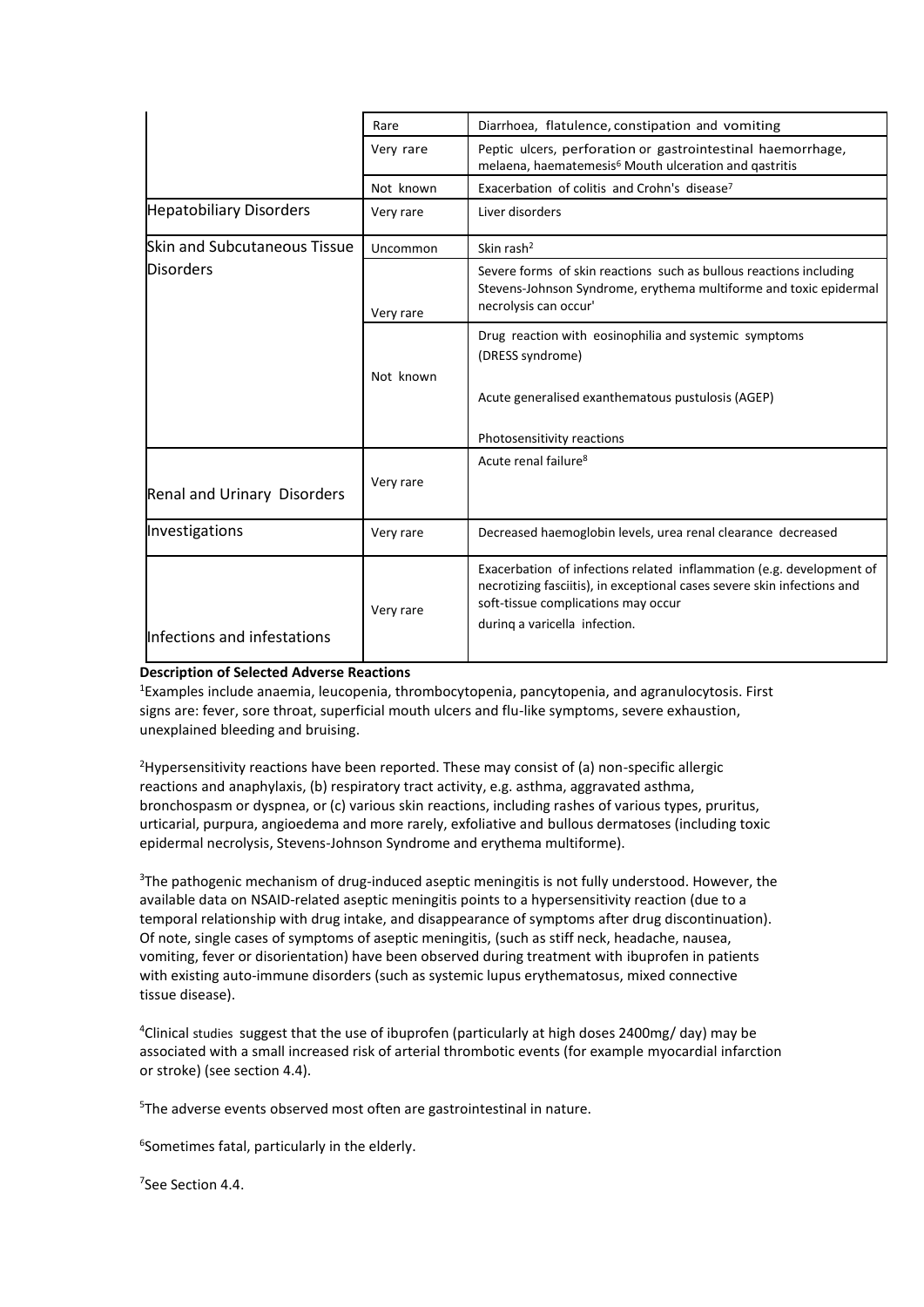<sup>8</sup>Especially in long-term use, associated with increased serum urea and oedema. Also includes papillary necrosis.

### **Reporting of Suspected Adverse Reactions**

Reporting suspected adverse reactions after authorization of the medicinal product is important. It allows continued monitoring of the benefit/risk balance of the medicinal product. Any suspected adverse events should be reported to the Ministry of Health according to the National Regulation by using an online form: [https://sideeffects.health.gov.il](https://sideeffects.health.gov.il/)

### **4.9 Overdose**

In adults the dose response effect is less clear cut than in children where ingestion of more than 400mg/kg may cause symptoms. The half-life in overdose is 1.5- 3 hours.

**Symptoms**: Most patients who have ingested clinically important amounts of NSAIDs will develop no more than nausea, vomiting, abdominal pain, or more rarely diarrhoea. Tinnitus, headache, dizziness and gastrointestinal bleeding are also possible. In more serious poisoning, toxicity is seen in the central nervous system, manifesting as drowsiness, nystagmus, blurred vision, occasionally excitation and disorientation or coma. Occasionally patients develop convulsions. In serious poisoning metabolic acidosis may occur and the prothrombin time/INR may be prolonged, probably due to interference with the actions of circulating clotting factors. Acute renal failure and loss of consciousness, hypotension and liver damage may occur. Exacerbaton of asthma is possible in asthmatics. A dose in excess of 200mg/kg carries a risk of causing toxicity.

**Management:** No specific antidote is available. Management should be symptomatic and supportive and include the maintenance of a clear airway and monitoring of cardiac and vital signs until stable. Consider oral administration of activated charcoal if the patient presents within one hour of ingestion of a potentially toxic amount. If frequent or prolonged, convulsions should be treated with intravenous diazepam or lorazepam. Give bronchodilators for asthma.

## **5 PHARMACOLOGICAL PROPERTIES**

#### **5.1 Pharmacodynamic properties**

**Pharmacotherapeutic Group**: Anti-inflammatory and anti-rheumatic products, non- steroids, propionic acid derivatives.

## ATC Code: M01AE01

Ibuprofen is a propionic acid derivative, having analgesic, anti-inflammatory and antipyretic activity. The drug's therapeutic effects as a non-steroidal anti- inflammatory are thought to result from inhibitory activity on prostaglandin synthetase. Furthermore, ibuprofen reversibly inhibits platelet aggregation.

Experimental data suggest that ibuprofen may competitively inhibit the effect of low dose acetylsalicylic acid on platelets aggregation when they are dosed concomitantly. Some pharmacodynamics studies show that, when single doses of ibuprofen 400mg was taken within 8 h before or within 30 min after immediate release acetylsalicylic acid dosing (81mg), a decreased effect of acetylsalicylic acid on the formation of thromboxane or platelet aggregation occurred. Although there are uncertainties regarding extrapolation of these data to the clinical situation , the possibility that regular , long-term use of ibuprofen may reduce the cardioprotective effect of low-dose acetylsalicylic acid cannot be excluded. No clinically relevant effect is considered to be likely for occasional ibuprofen use. (see section 4.5).

## **Product specific pharmacodynamics properties:**

Ibuprofen is dissolved in a hydrophilic solvent inside a gelatin shell. On ingestion, the gelatin shell disintegrates in the gastric juice releasing the solubilized ibuprofen for absorption.

#### **5.2 Pharmacokinetic properties**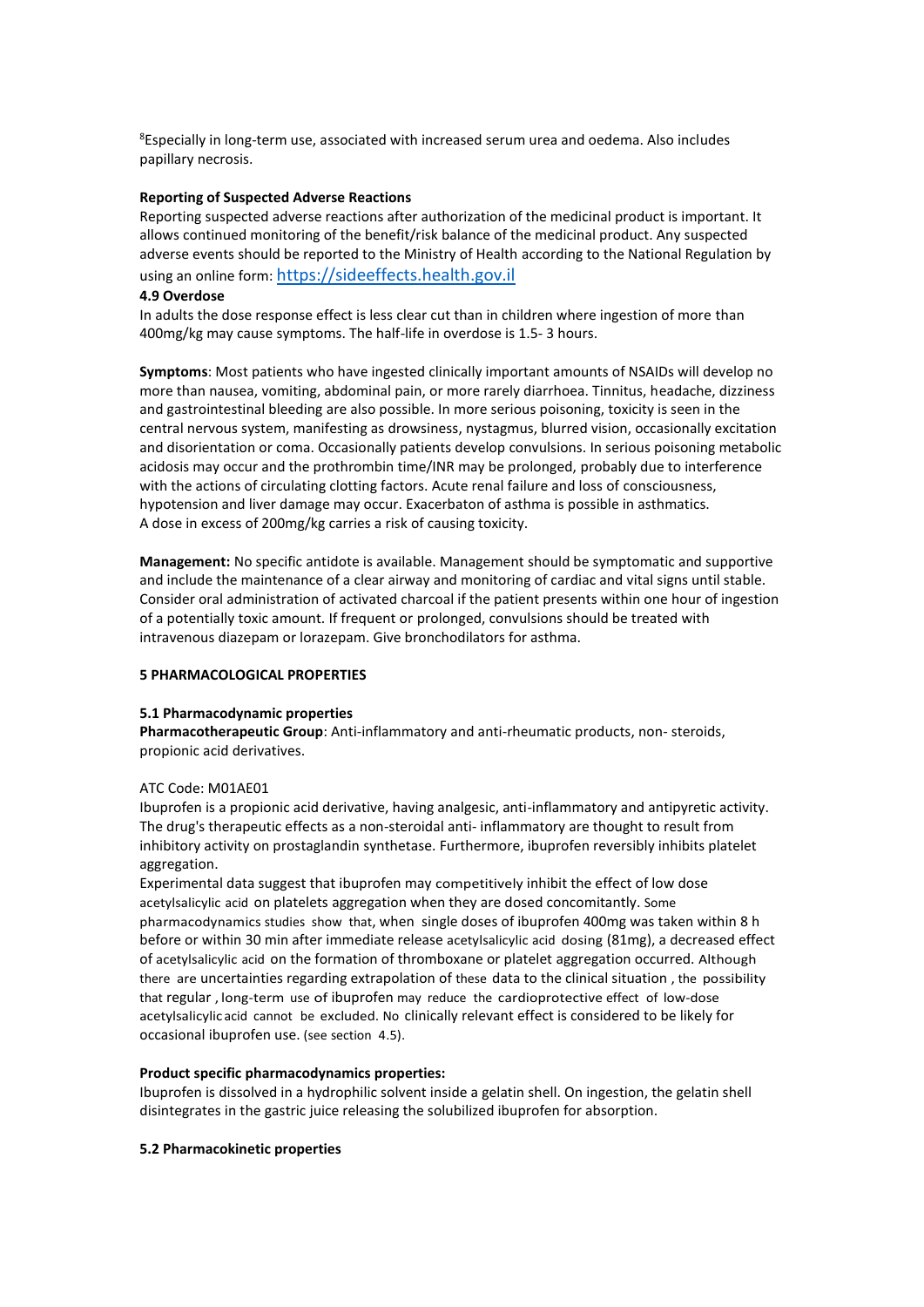The ibuprofen from Nurofen Liquid Capsules is absorbed to the same extent as ibuprofen from Nurofen tablets, the AUC0-a\_ being equivalent. Ibuprofen is rapidly absorbed from Nurofen Liquid Capsules with maximum plasma concentration achieved in 30 minutes. In comparison, the maximum plasma concentration of Nurofen tablets is achieved in 90 minutes. When taken with food, plasma peak levels may be delayed.

Ibuprofen is rapidly absorbed following administration and is rapidly distributed throughout the whole body. Ibuprofen diffuses into the synovial fluid. The excretion is rapid and complete via the kidneys.

Peak plasma concentration of ibuprofen occurs 1-2 hours after administration of ibuprofen acid. When taken with food, peak plasma levels may be delayed. These times may vary with different dosage forms.

Elimination half life is approximately 2 hours.

Following hepatic metabolism (hydroxylation, carboxylation, conjugation), the pharmacologically inactive metabolites are completely eliminated, mainly renally (90%), but also with the bile. The elimination half-life in healthy individuals and those with liver and kidney diseases is 1.8 to 3.5 hours. Plasma-protein binding is about 99%.

No significant differences in pharmacokinetic profile are observed in the elderly.

#### **5.3 Preclinical safety data**

No relevant information additional to that contained elsewhere in the SPC.

#### **6. Pharmaceutical particulars**

#### **6.1 List of excipients**

Capsule contents: Macrogol 600 Potassium hydroxide (minimum 85% purity) Purified water Capsule shell: Gelatin Sorbitol Liquid, Partially Dehydrated Ponceau 4R (E124) Purified water Opacode WB white NS-78-18011 (ink used for the capsule print) Purified water Processing aids: Nitrogen (ND) Medium chain triglycerides (ND) Isopropyl alcohol (ND) Lecithin (ND)

#### **6.2 Incompatibilities**

Not applicable.

## **6.3 Shelf life**

24 months.

#### **6.4 Special precautions for storage** Store below 25°C. Store in the original package.

#### **6.5 Nature and contents of container**